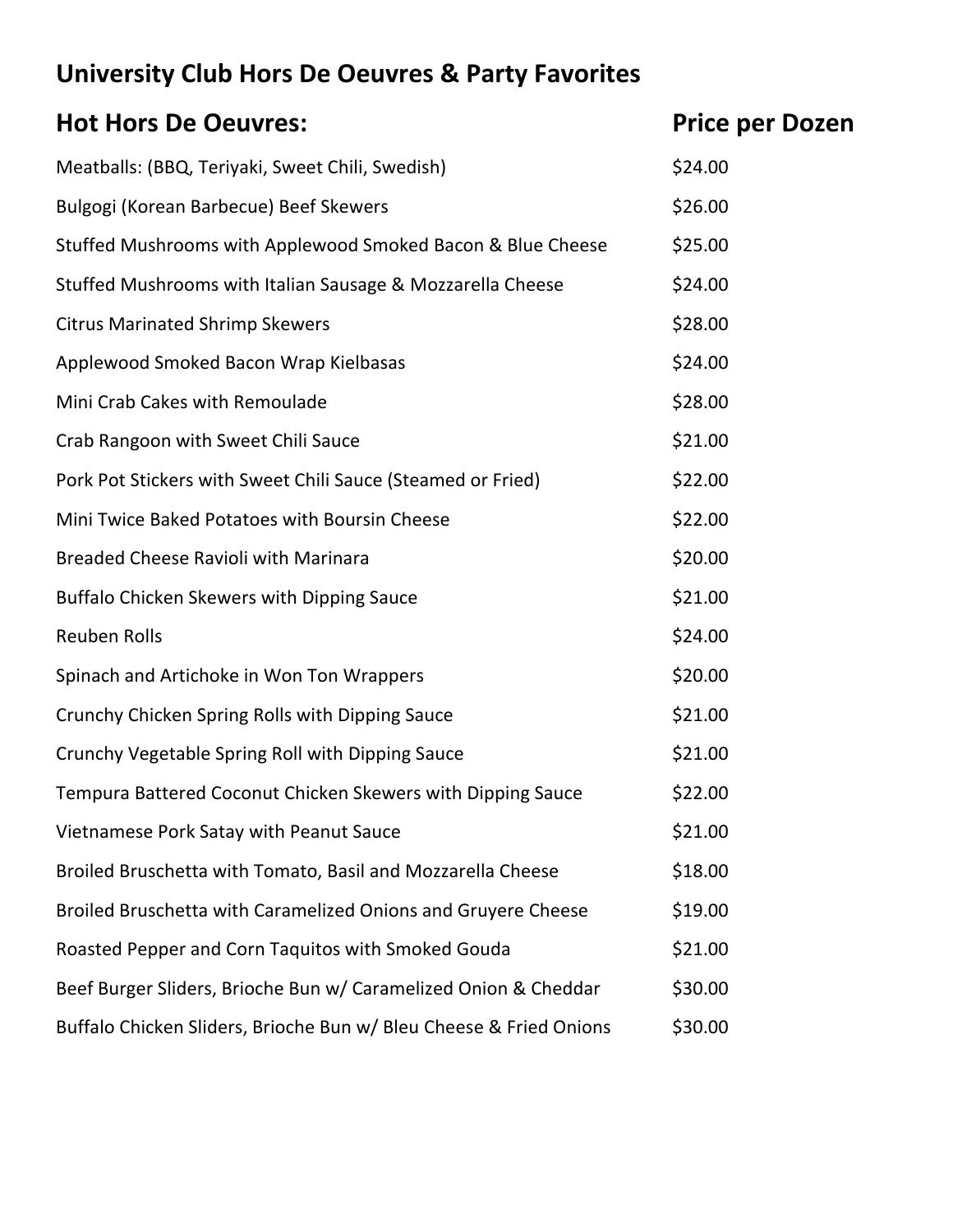## **Cold Hors De Oeuvres:**

| Devilled Eggs with Fresh Dill                                      | \$18.00 |
|--------------------------------------------------------------------|---------|
| Applewood Smoked Bacon Wrapped Water Chestnut                      | \$20.00 |
| Cucumber Cups with Baby Shrimp Salad                               | \$22.00 |
| Cucumber Cups with Curry Chicken Salad                             | \$20.00 |
| Smoked Turkey Pinwheel with Sun Dried Tomato Boursin               | \$18.00 |
| Muffuletta Pinwheel w/ a Olive, Capers Tapenade & Provolone Cheese | \$22.00 |
| Cajun Pork Tenderloin Crostino topped with Southwest Aioli         | \$22.00 |
| Flank Steak Rounds with Bourbon Onions & Bleu Cheese               | \$22.00 |
| Prosciutto Wrapped Asparagus w/ Balsamic Reduction Drizzle         | \$20.00 |
| Applewood Smoked Bacon Wrapped Dates w/ Goat Cheese                | \$21.00 |
| <b>Tomato and Basil Bruschetta</b>                                 | \$19.00 |

## **Party Classics: (Serves 10 to 15 People)**

| <b>Other Party Favorites:</b>                   |              |
|-------------------------------------------------|--------------|
|                                                 |              |
| Tortilla Chips & Queso                          | \$22.00 each |
| (Pico De Gallo, Tomatillo and Pineapple Salsas) |              |
| Assorted Salsas with Tortilla Chips             | \$20.00 each |
| <b>Traditional Hummus with Pita Chips</b>       | \$24.00 each |
| Spinach and Artichoke Dip with Crostini         | \$25.00 each |

| Shrimp Cocktail with Cocktail Sauce & Lemons $(16 - 20$ Count) | \$31.00/lb.  |
|----------------------------------------------------------------|--------------|
| Decorated Whole Smoked Salmon with Condiments (6 – 8lbs.)      | \$190.00 ea. |
| House Gravlax Platter with Condiments - Serves 20              | \$80.00 ea.  |
| Assorted Cocktail Sandwiches on Brioche Bun                    | $$3.25$ ea.  |